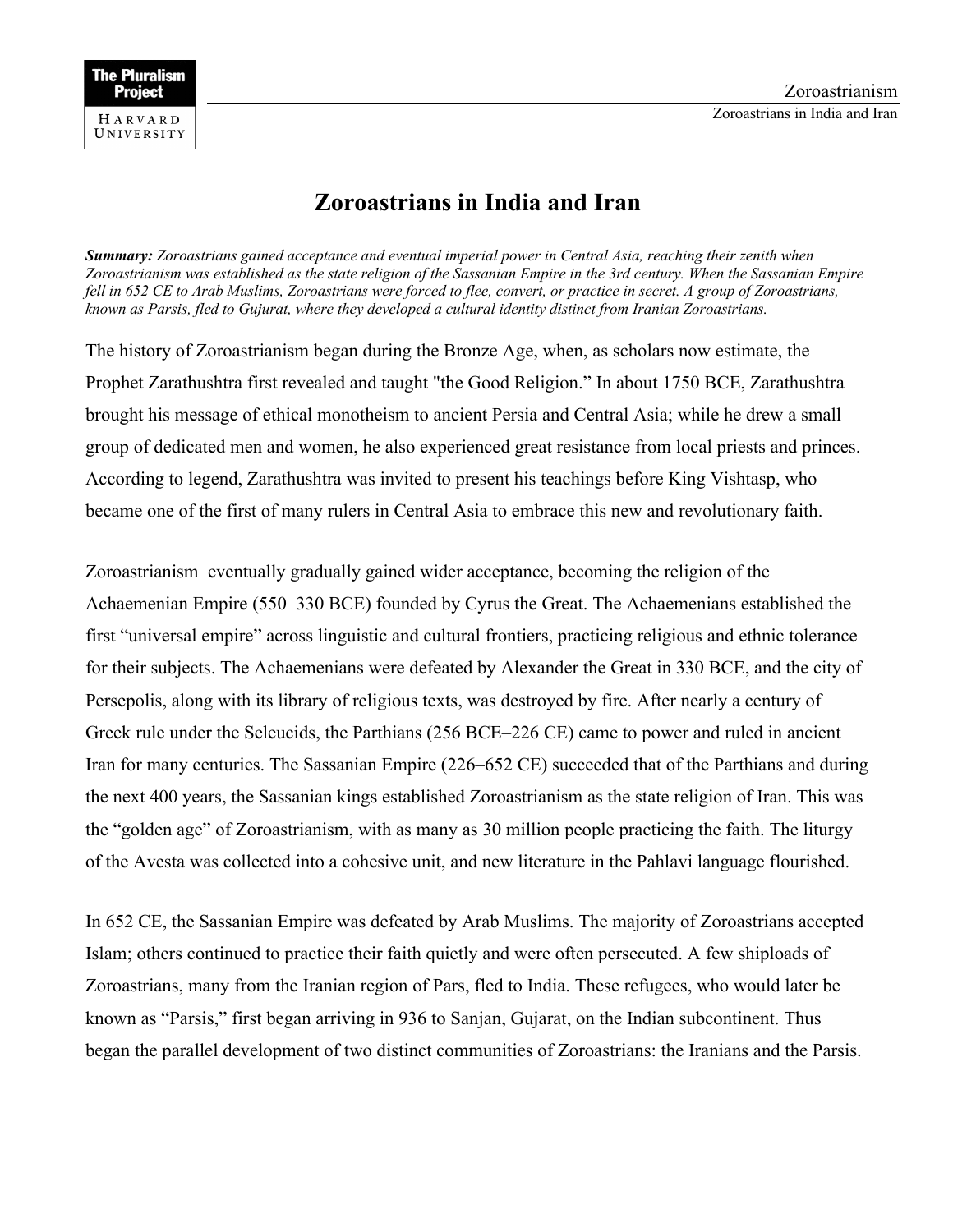Modern-day Parsis recount a folktale of the Zoroastrian arrival in India, their ships arriving in Sanjan and being met by the local *raja*, or king. Lacking a common language, the *raja* presented the refugees with a full glass of milk, indicating that there was no place for them. The Zoroastrians responded by adding a spoonful of sugar to the milk, demonstrating that they would blend into their surroundings and sweeten the proverbial glass of milk without causing it to overflow. Ultimately, the Zoroastrians were allowed to settle in India with some provisions: first, the *mobeds*, or priests, were to explain their religion to the *raja*; at the *raja*'s request, marriages were to be performed after sunset for discretion; the immigrants were to speak the local language; and the women were to wear the *sari*. The result was the development of a distinct Parsi community, characterized by "selective assimilation" and by its creative contributions to an adopted homeland.

While many Iranian fire temples were being converted into mosques, the Parsis began to establish fire temples, or *agiaries*, in the Indian subcontinent. Absence of intermarriage and a low birthrate kept the community small, but their contributions to the area were considerable, and the small religious community enjoyed great economic success. The Parsi community flourished under British rule; by the early 1800s, although fewer than 10,000 Parsis lived in Bombay, they owned more companies than either the Hindus or the Europeans. They were also known for their emphasis on education and charity, which included the establishment of schools for girls.

While the Parsis prospered, Iranian Zoroastrians faced considerable adversity and religious persecution, which varied under different dynasties. In the Umayyad dynasty, personal rights for Zoroastrians could be obtained with the payment of *jizya*, a special tax for non-Muslims, while during the Qajar dynasty, repression of the Zoroastrian religion took on cruel and violent forms. The life of Zoroastrians in Iran was often characterized by humiliation—with rules preventing them from riding on horseback, building places of worship, receiving an inheritance, or even from carrying umbrellas or wearing eyeglasses. That Zoroastrians survived in the face of centuries of poverty, adversity, and brutality is a testimony to the persistence of their faith. With greater freedoms in the 20th century, Zoroastrians were able to establish themselves in business, industry, the educational field, and philanthropy, much like their Parsi coreligionists.

Copyright ©2020 President and Fellows of Harvard College and the Pluralism Project at Harvard University. For permissions please contact the Pluralism Project at (617) 496-2481 or staff@pluralism.org. *For more resources and essays, please visit www.pluralism.org.*